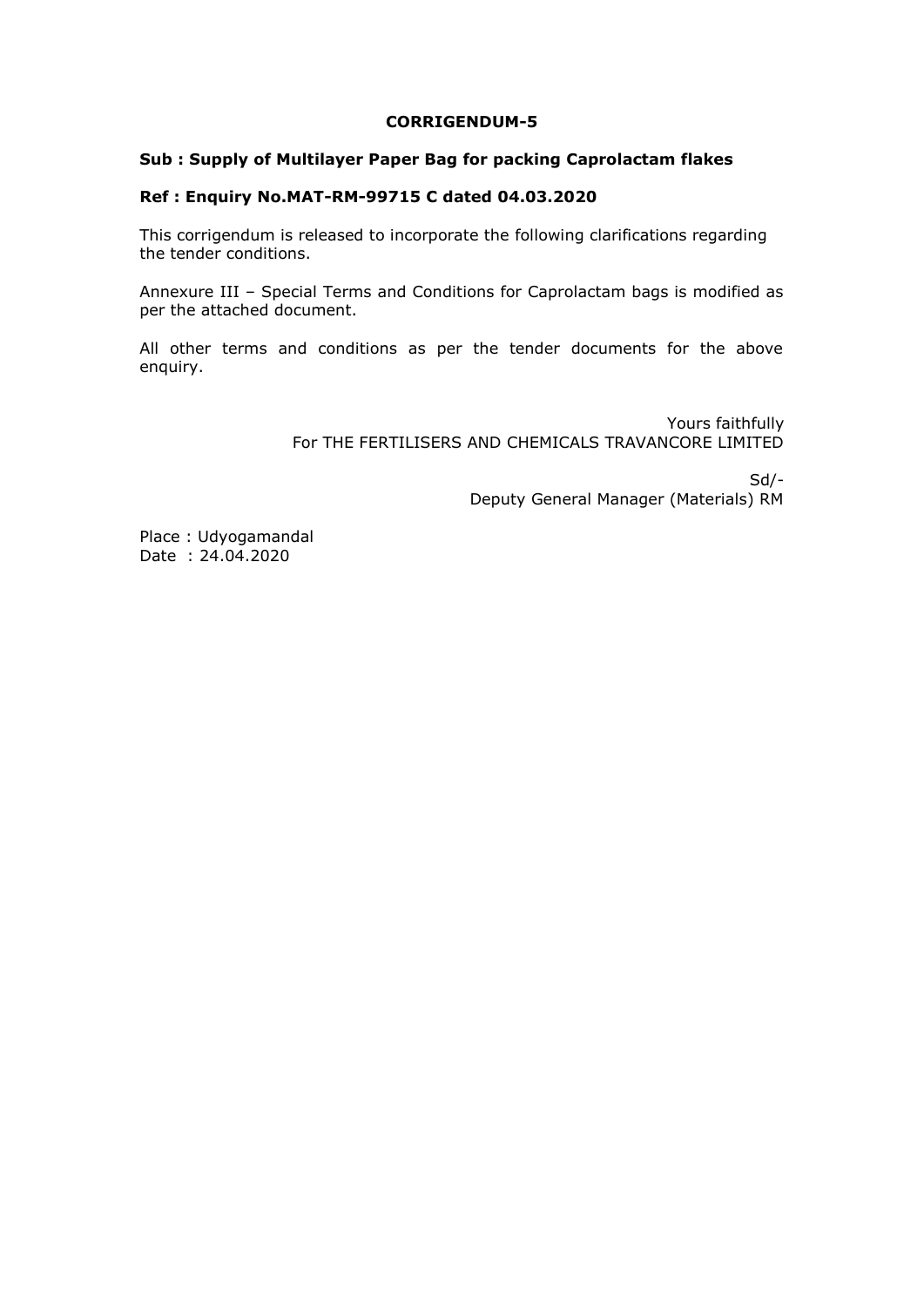### **SPECIAL TERMS & CONDITIONS FOR CAPROLACTAM BAGS**:

### **1.0 Price Variation Clause**:

- 1.1 Price variation on the bags shall apply only on account of variations in the prices of HDPE, LDPE and LLDPE granules. There shall be no variations in the price of bags on account of variations in the price of Kraft Paper.
- 1.2 Pro-rata increase/decrease shall be applicable on prices of bags on the following basis.
- 1.3 For every 10 rupee net increase/decrease in price per kilogram of HDPE granules as per Reliance (RIL) price list, the increase/decrease per bag shall be Re.0.85.
- 1.4 For every 10 rupee net increase/decrease in price per kilogram of LDPE granules as per IPCL/RIL price list, the increase/decrease per bag shall be Re.1.50.
- 1.5 For every 10 rupee net increase/decrease in price per kilogram of LLDPE granules as per IPCL/RIL price list, the increase/decrease per bag shall be Re.0.35.
- 1.6 The basic price shall be the ex-works price of RIL E52009 for HDPE, IPCL 22FA002 for LDPE and IPCL 20FS010 of LLDPE (or any other approved agency fixed by the FACT from time to time) as specified in the enquiry documents. Duties, Taxes, Cess, freight and any other charges leviable on granules will not be taken into account while working out increase/decrease.
- 1.7 Pro-rata increase/decrease shall be applicable on prices of bags on this basis.
- 1.8 The above variation shall apply to the bags due for delivery after three weeks from the effective date of revision in the price of granule. The price of granule applicable three weeks before the actual date of delivery of bags shall be considered for supplies made within the scheduled period of delivery. In case of delayed supplies, the price of granule applicable three weeks before the last date of delivery as per the delivery schedule or the price of granule applicable three weeks before the actual date of delivery whichever is lower shall be considered.
- 1.9 Increase in bag price as above due to granular price increase shall be allowed based on the granular price on scheduled date of delivery or actual date of delivery whichever is lower. For delayed supplies escalation will be calculated on the basis of granular price prevailing on scheduled date of delivery or actual date of delivery whichever is lower. However, any decrease shall be passed on to FACT on the basis of granular price prevailing on scheduled date or actual date of delivery whichever is lower.

FACT shall have the right to recover at any point of time, the decrease in bag prices applicable as per the above.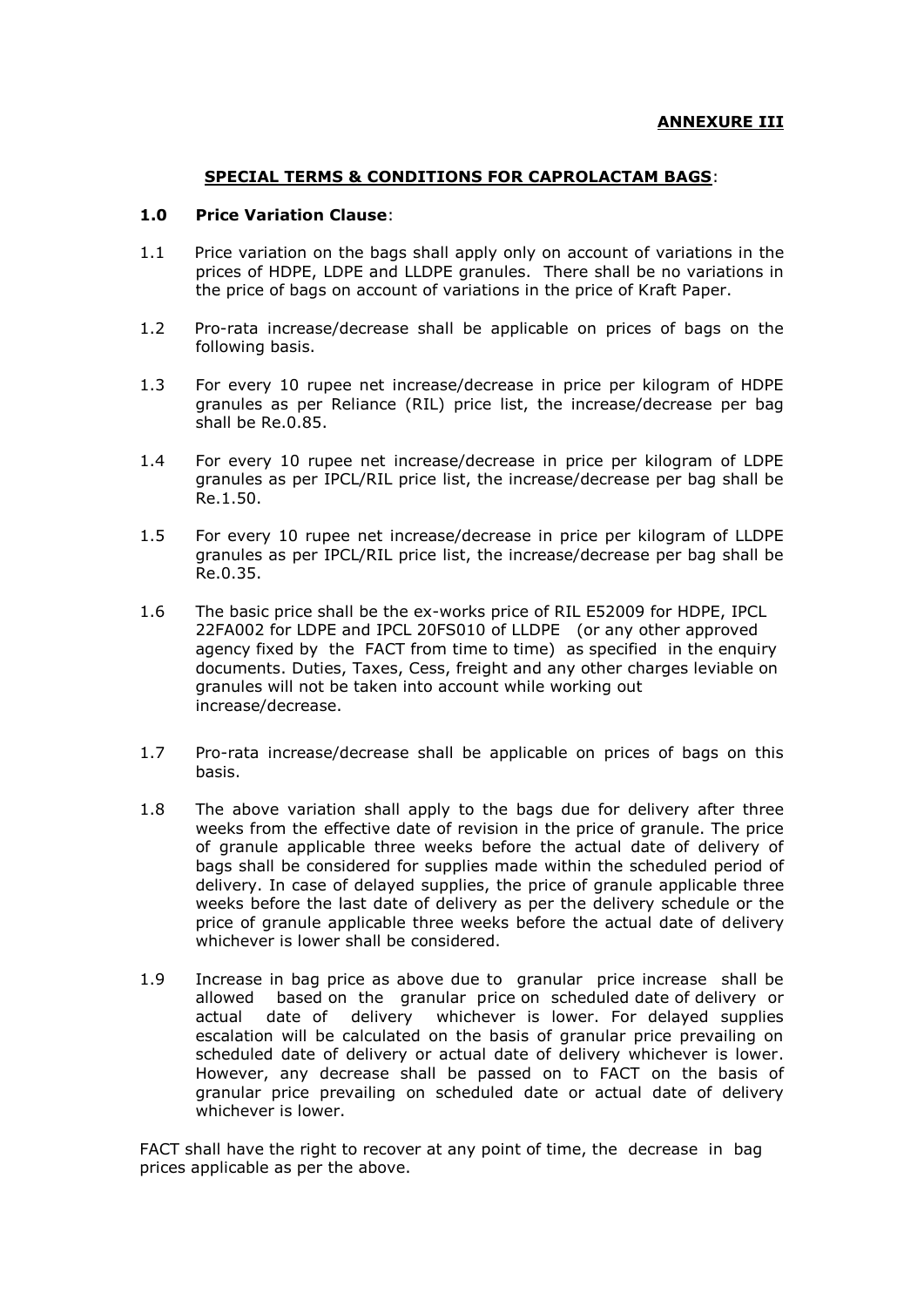Sample calculation based on the price variation clause:

| Granule                         | Granule Price on<br>Rs. per MT) | Granule Price on 17/06/07-<br>$ 01/05/07 $ (basic price in only for illustration (basic<br>price in Rs. per MT) |
|---------------------------------|---------------------------------|-----------------------------------------------------------------------------------------------------------------|
| HDPE (E52009 of RIL)            | 64160                           | 66160                                                                                                           |
| LDPE (22 FA 002 of<br>RIL/IPCL) | 67820                           | 69820                                                                                                           |
| LLDPE (20FS010 of<br>RIL/IPCL)  | 61930                           | 63930                                                                                                           |

| Price of bag as per P.O. (landed cost including ED, ST,                                       |                     |
|-----------------------------------------------------------------------------------------------|---------------------|
| Cess, any other charges leviable and freight)                                                 | : Rs.30.00 per bag  |
| Scheduled date of delivery                                                                    | $: 30-06-07$ to 07- |
| 07-07                                                                                         |                     |
| Actual date of delivery                                                                       | : 07-07-07          |
| Applicable date for granule price i.e. 3 weeks prior to : 17-06-07<br>actual date of delivery |                     |

| Multilayer Caprolactam Bags (HDPE E52009, LDPE 22FA002 & LLDPE<br>20FS010)           |       |  |
|--------------------------------------------------------------------------------------|-------|--|
| <b>HDPE Part:</b>                                                                    |       |  |
| Increase in price per bag for an increase of Rs.10 per kg in<br>the price of granule | 0.85  |  |
| Increase in the price of granule (per Kg) ie. (66160-<br>64160)/1000                 | 2.00  |  |
| Increase in bag price for increase of Rs.2.00 per kg in<br>granule price.            | 0.17  |  |
| <b>LDPE Part:</b>                                                                    |       |  |
| Increase in price per bag for an increase of Rs.10 per kg in<br>the price of granule | 1.50  |  |
| Increase in the price of granule (per Kg) ie. (69820-<br>67820)/1000                 | 2.00  |  |
| Increase in bag price for increase of Rs 2.00 per kg in<br>granule price.            | 0.30  |  |
| <b>LLDPE Part:</b>                                                                   |       |  |
| Increase in price per bag for an increase of Rs.10 per kg in<br>the price of granule | 0.35  |  |
| Increase in the price of granule (per Kg) ie. (63930-<br>61930)/1000                 | 2.00  |  |
| Increase in bag price for increase of Rs 2.00 per kg in<br>granule price.            | 0.07  |  |
| <b>Existing Order Price</b>                                                          | 30.00 |  |
| Revised Price $(30.00 + 0.17 + 0.30 + 0.07)$                                         | 30.54 |  |

# **2.0 Despatch Intimation & Invoicing**:

2.1 All invoices shall be addressed to FACT and sent in triplicate to the following:

a) Deputy General Manager (Fin), FACT Ltd., Udyogamandal,Cochin - 683 501.

b) Deputy Manager (Materials) / RM, PD - Administrative Building, FACT Ltd, Udyogamandal, Cochin - 683 501.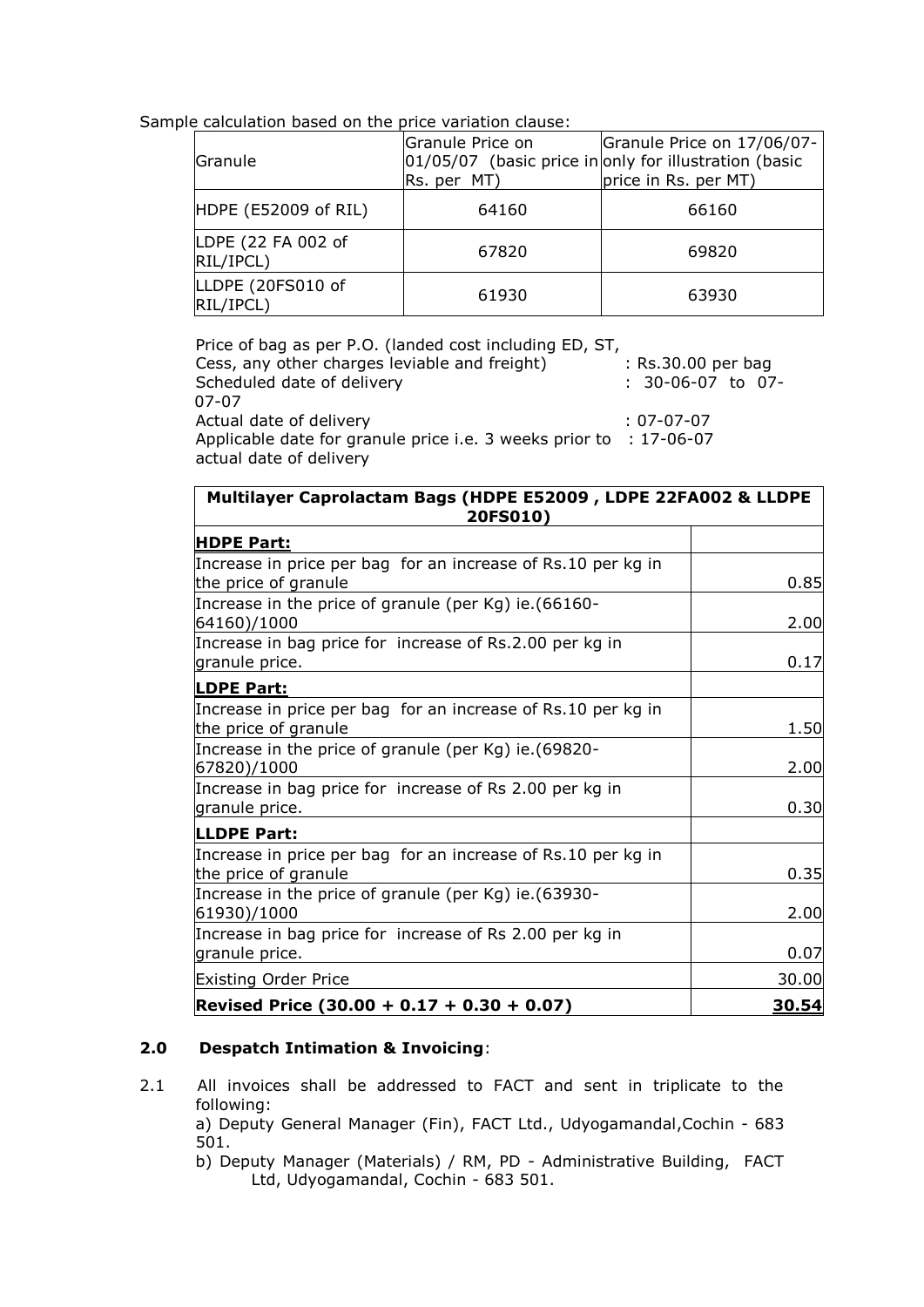- c) Manager (Stores), FACT Ltd., Petrochemical Division, Udyogamandal, Cochin - 683 501.
- The following documents shall be sent along with the invoice:
- a) Inspection Release Certificate of the third party inspector.
- b) Copy of Excise Duty Gate Pass
- c) LorryReceipt
- 2.2 Notification of despatch by fax/email in regard to each and every consignment shall be made to the Deputy General Manager (Materials) / RM, PD - Administrative Building, FACT Ltd, Udyogamandal, Cochin - 683 501..

## **3.0 Inspection**

- 3.1 Bags supplied under the Order shall be subject to inspection and testing as per codes, standards and procedures specified in the Order.
- 3.2 FACT shall nominate at their sole option, an inspection agency for on-line as well as pre-despatch inspection of bags. The Seller shall co-ordinate with the inspection agency for arranging prompt inspection. All charges towards such inspection shall be borne by FACT except when bags are rejected during predespatch inspection in which case inspection charges shall be paid by the Seller. The Seller shall provide all facilities to the inspector to draw appropriate samples and conduct tests at the laboratory of the Seller free of cost. The Seller shall maintain the testing equipments duly serviced and got calibrated by authorised agencies or by statutorily approved bodies. FACT or the inspection agency nominated by FACT shall have the right to check the calibration and/or verify calibration certificates of testing equipments at the Seller's laboratory. Samples may also be drawn and taken to the laboratory of the Inspection Agency. Samples shall be drawn as to IS.
- 3.3 Notwithstanding pre-despatch inspection FACT reserves the right to reject any consignment found defective at site. FACT shall also have the right to reject the bags on stream when they are put to use. The bags so rejected are to be replaced free of cost by the seller or their cost can be recovered from the seller from pending or subsequent bills.
- 3.4 Any deviation noticed by us at any time during manufacture of bags/predespatch inspection stage/ on receipt at our stores or at the time of usage on stream may involve summary rejection of the entire lot in which the deviations are noticed and seller shall be liable to effect free replacement of the bags so rejected.
- 3.5 Any inspection during manufacture/prior to despatch does not absolve the Seller of his obligation as per this order. The Seller is primarily and solely responsible for ensuring that detailed in process quality control systems are installed in your manufacturing works including but not limited to stage wise inspection/testing procedures stipulated by FACT. FACT is relying solely on the seller and not on any inspection agent to ensure that zero defect bags are consistently supplied to the full satisfaction of FACT and its buyers of Caprolactam.

# **4.0 Removal of rejected goods**.

4.1 Immediately on rejection, FACT shall intimate the Seller explaining the reasons for such rejection. The Seller shall remove and replace the